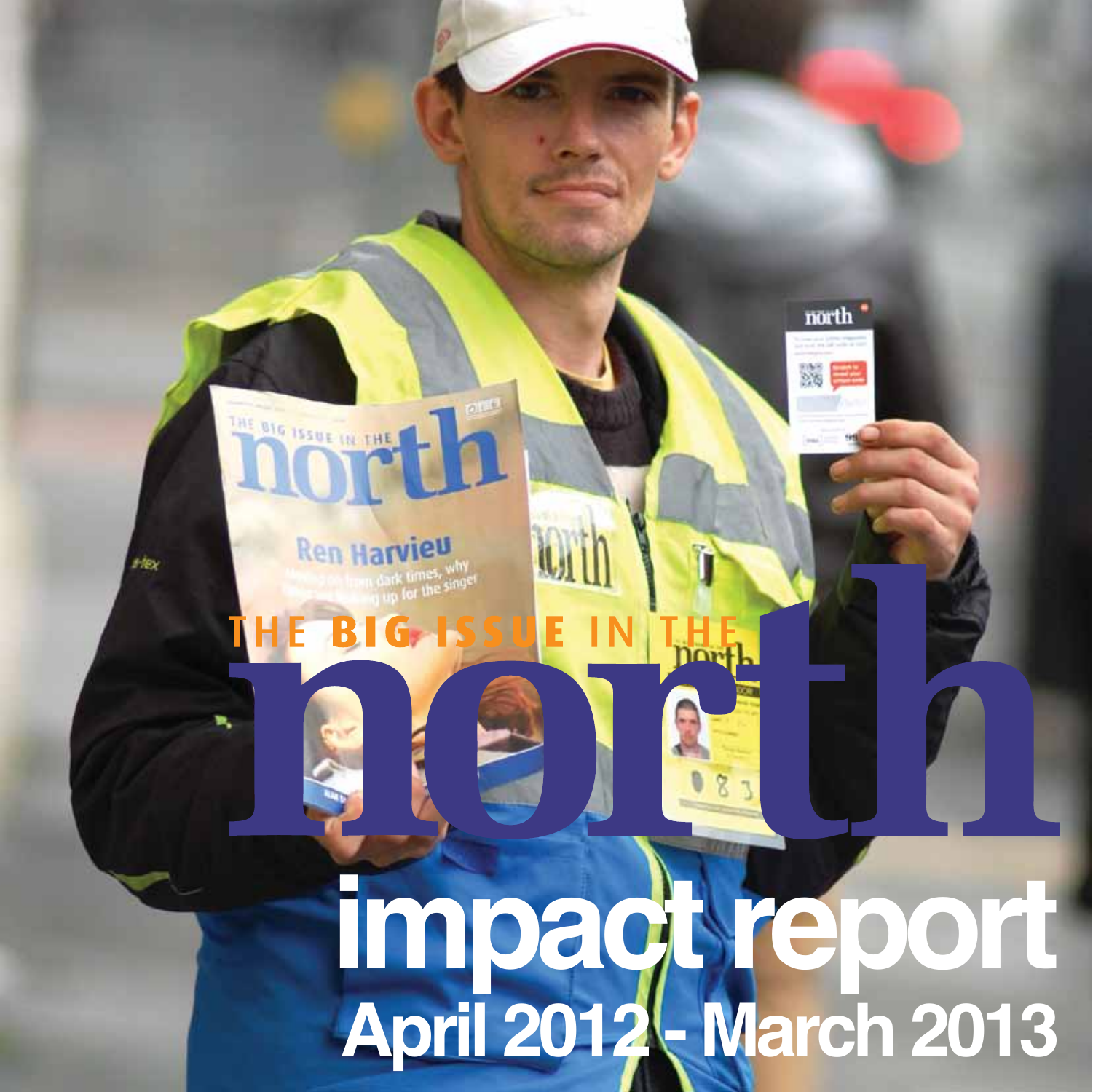# **introduction**

**The Big Issue in the North publishes a weekly magazine, distributed**  across the north of England and sold for profit on the streets by people **excluded from other means of earning an income. The Big Issue in the North Trust (registered charity no.1056041) helps some of the most marginalised people by providing support to help vendors improve their lives. The Big Issue in the North also manages the Harvey Project and Community Voice.**

Through the Harvey Project, we provide 24-hour supported accommodation in self contained flats to drug and alcohol users. The Harvey Project provides first class accommodation to people struggling to live with addiction,<br>supporting tenants to live supporting tenants to independently and to reduce the harm caused by drug and alcohol US<sub>e</sub>

Community Voice is a user-led forum run by people who have been affected by drug or alcohol use. It engages service-users and enables them to have a real say in the drug and alcohol services available in Liverpool and to

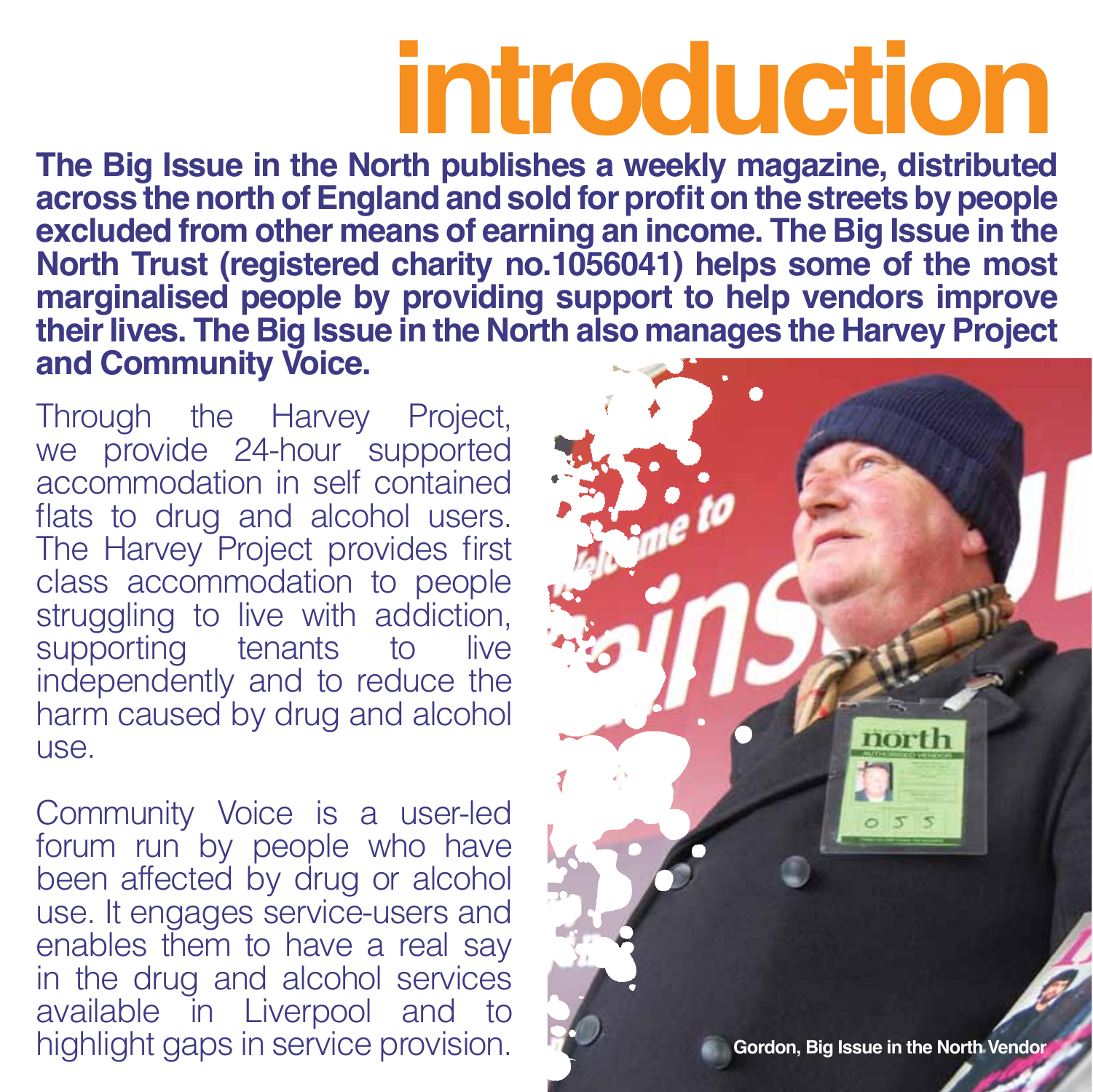

*"I was made redundant at 60, and was initially reluctant to start selling the*  magazine. I used to class selling the Big Issue as begging and thought I'd never lower myself to it. I've been in catering my whole life and was working as a chef **before I lost my job. It was hard finding work at 60 and eventually I decided to give** *selling the mag a go.*

*I* started selling outside Sainsbury's in Heaton Park, the staff warmed to me immediately. I help out by keeping the area around my pitch presentable, bringing abandoned trolleys with me if I find them on the way to my pitch and regularly *watching dogs for customers while they do their shopping.* 

I look after my regulars, I keep a note of what days they buy the mag so I'm not pestering them all the time. I really feel like part of the community here now and I got 52 Christmas cards from customers last year. Many of them didn't know my *name but just wrote little thank yous for always being outgoing and polite."* 

**Gordon, Big Issue in the North Vendor** Gordon - Big Issue in the North Vendor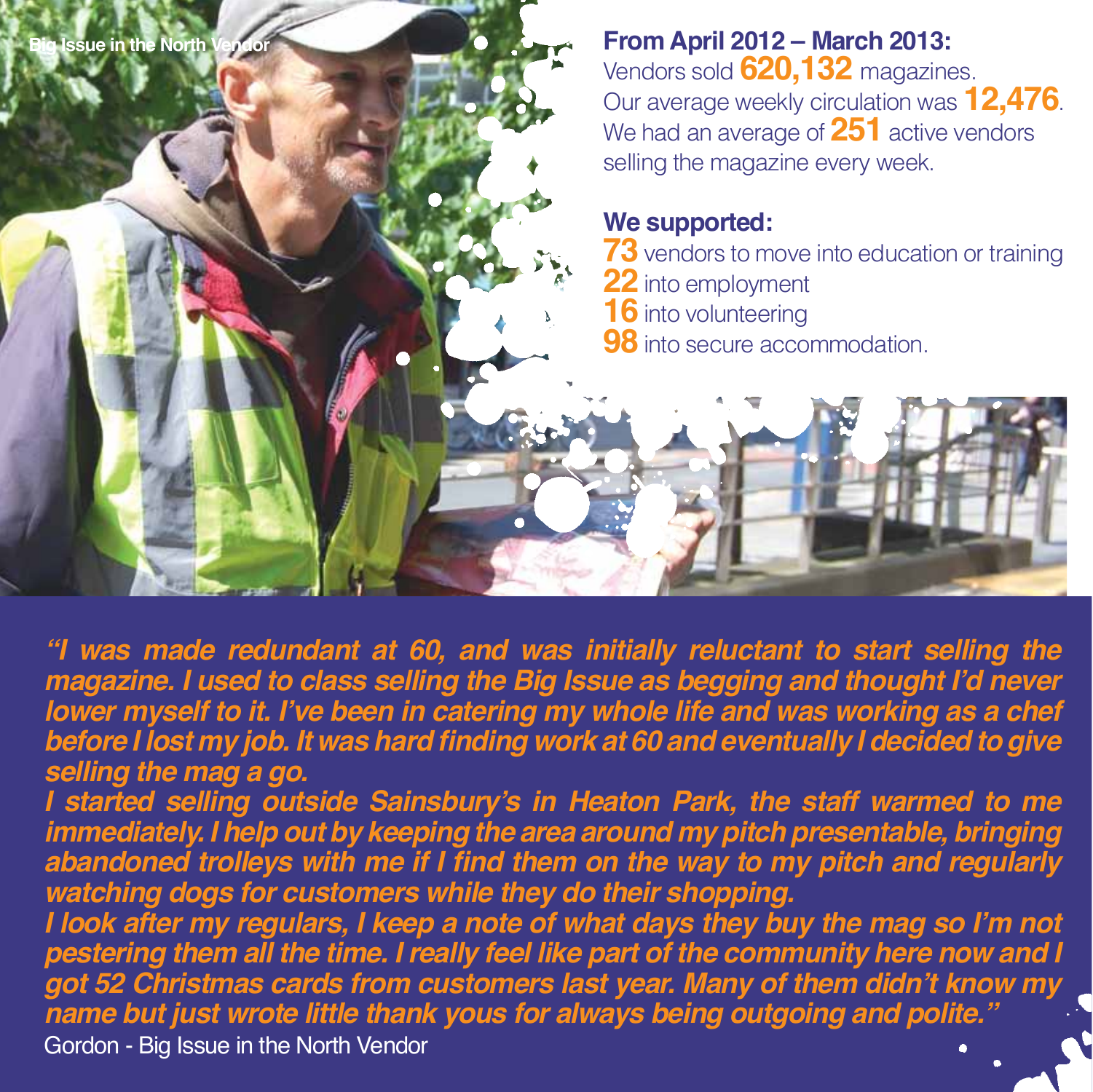# **Our Vendors**

"I am from Romania. Last July I found an announcement for an agency advertising work in construction in the UK. I went to the agency and gave them all my paperwork and paid a 300 euro agency fee. I made travel plans and I arrived in UK in August 2012. When I got to Liverpool I realised that there was no work lined up for me. I rang the company in Romania. There was no answer. I realised that the company was a fake. I had some money with me but not enough to return home. I ended up sleeping rough. After one month on the streets in Liverpool I made some friends and a few days later they told me about **The Big Issue in the North** and that they might be able to help.

I've started to sell the magazine in September. The help I had from support workers at **The Big Issue in the North** has helped me gain the confidence to go on courses and obtain a CSCS card (health and safety on building sites). I have also had help looking for other work. Selling the magazine is the first step for me to get into work. It has helped me to get some money and it has helped me to regain hope."

**PLEASE BUY FROM BADGED VENDORS ONLY**

**WORKING NOT BEGGING** · NO.915 · 20-26 FEBRUARY 2012 • **£2.00**

**B16 ISSN** 

**UNDERCOVER POLICING • US REPUBLICAN CANDIDATES** 

**THE TINGS We're pretty rubbish**<br>at being pop stars **at a track of the position of the pop**<br>at being pop stars,

### **work placements**

**The Big Issue in the North offers valuable editorial placements to people interested in magazine writing and production.**

*"I did a two week placement at The Big Issue in the North, at the start of my final year in uni doing* English Literature. A lot of magazines are based in London where it probably would've cost me a couple *RIKTHE AIKXAGHD Figures of hundred pounds just to stay for a week, so it was a big help that The Big Issue in the North is affered in the North is and the north is and the north is and the north is and the north is and th Manchester-based.* 

*l'd had a bit of experience working on the school newspaper and had some experience of radio journalism.* It was useful to learn the differences between magazine journalism and what I knew of newspaper and radio. I learned how to source content and put professional articles together. I started work editing a trade *Pagazine as soon as I finished at uni. I definitely credit the time I spent at the TBITN with getting me where I am.*" Tim Wood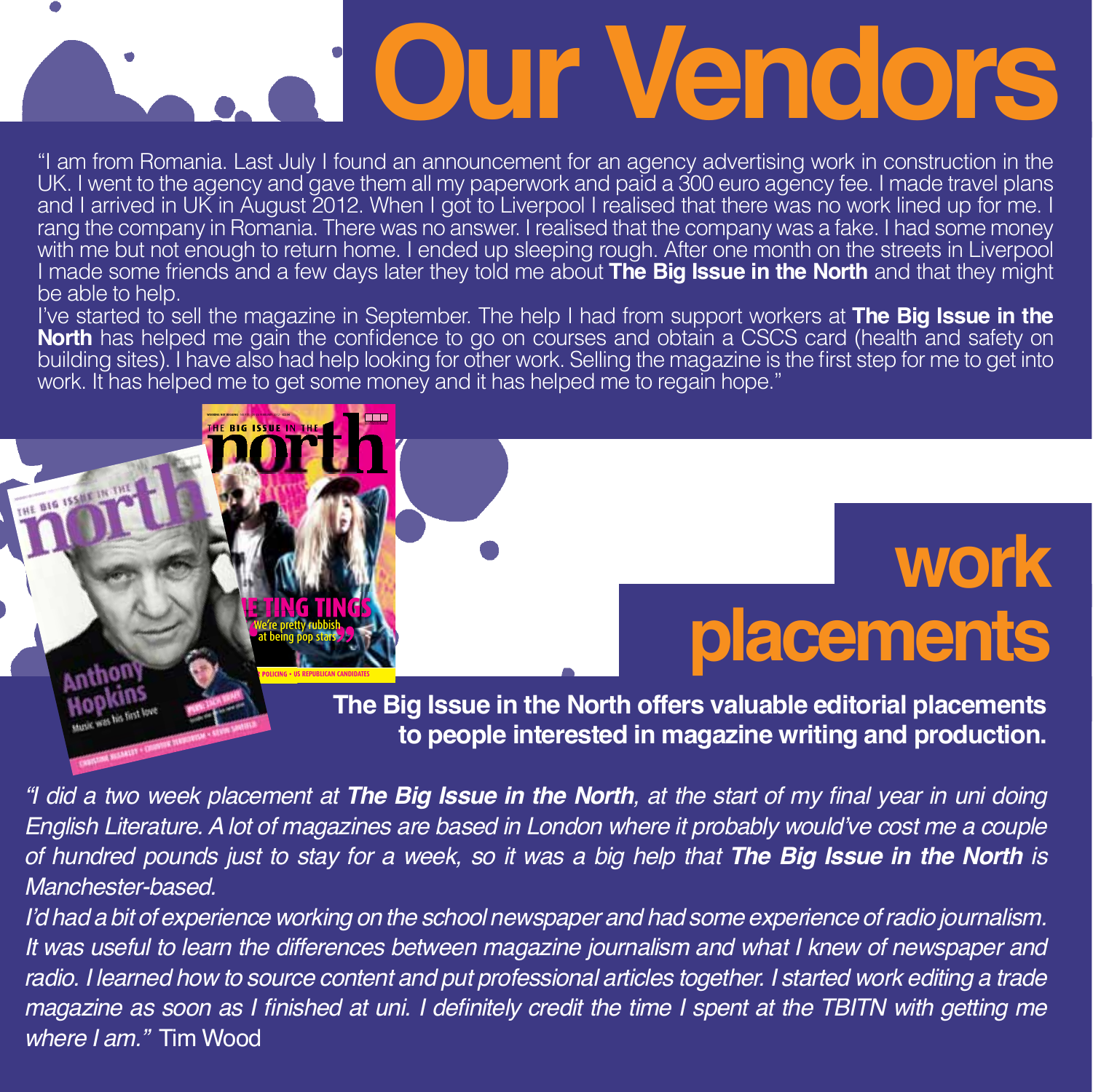# TheHarveyProjec

#### The Harvey Project provided a place to live for 60 people last year

**48%** of tenants were male and **52%** were female.

- **30** of our tenants were drug users.
- **53** of our tenants had an alcohol problem.
- **27** tenants were involved in criminal behaviour before moving to Harvey.
- **12** rough sleepers were taken in from the street.
- **14** of our tennants were involved in sex work

**60%** of tenants with drug or alcohol addiction engaged in a treatment programme for at least 12 weeks. **62%** of tenants were supported to gain greater skills around independent living. **4** tenants ended their involvement in sex work and 5 have been helped to reduce sex work.

"When I came to the Harvey Project I'd been living on the streets. I was a chronic alcoholic. The staff here are very non-judgemental and they've always kept an eye out for me and encouraged me. Here it's more homely than a typical hostel, the staff always give you a ring if you stay out to check if you're okay. Whether you're in a good mood or a bad mood it doesn't seem to bother them, they're always the same, asking what you're up to and if there's anything they can do to help. The accommodation is second to none, I've got everything I need and when I got here *I* had nothing. I've been abstinent for four months now and I'm looking for my own place. This is longest time I've stayed in accommodation. I'm happier here, you're *treated alright.'* 

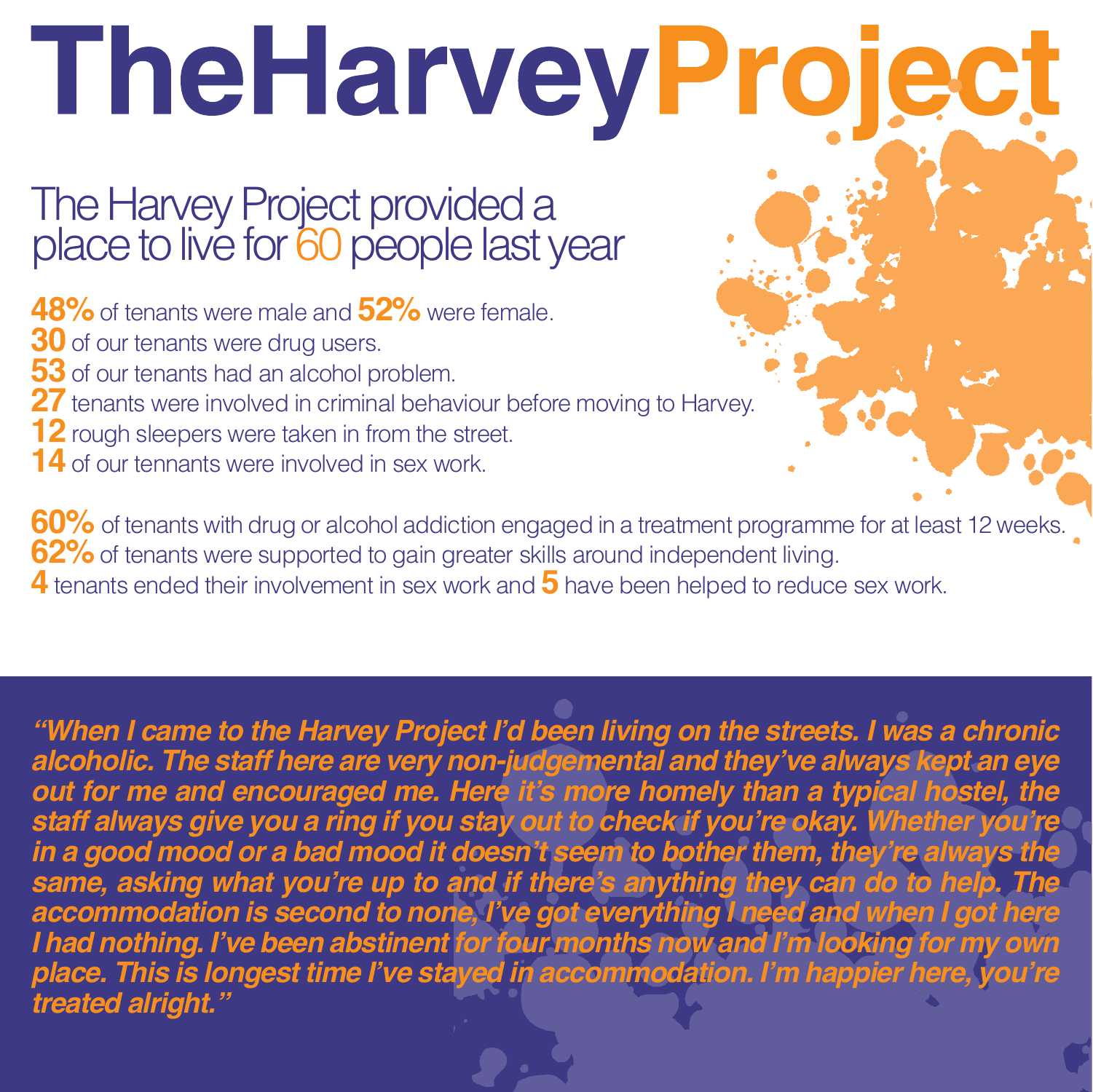# **community**

**Community Voice provided a platform for 156 service users to share their views on services in Merseyside and created opportunities and training for 20 volunteers.**

In 2012, we launched a new drop-in service where anyone affected by drugs or alcohol can come for help and advice from staff and volunteers who have personal experience of what they are going through.

With more than 30 drug and alcohol services in Liverpool it is often difficult for people to begin to navigate their way around services and get their voices heard, so we held the **Your City, Your Services** event to promote the drug and alcohol support services on offer in Liverpool. This was attended by **400** people including service users, support workers, and people affected by drug and alcohol addictions, including relatives.

People using Community Voice told us that there was a lack of joined up working amongst services in the city. Because of this we also ran a **Frontline Workers Conference** which was attended by **175** frontline workers and commissioners from across Merseyside. The event, at Liverpool Hope University. provided workers with the opportunity to network and share ideas about best practice.

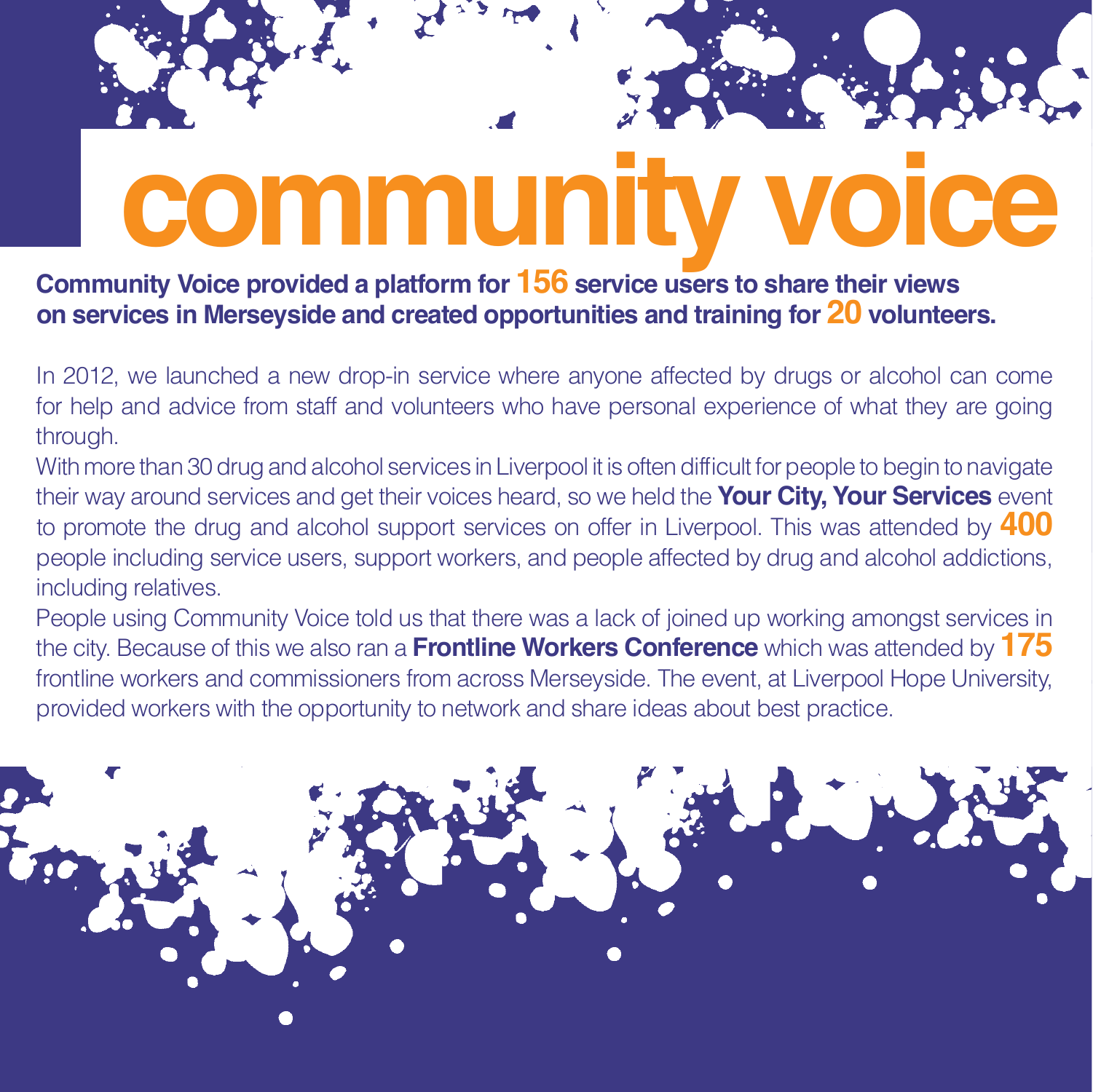

*"Eleven years ago when I came out of detox, all the talk about social care and Vervice provision focussed on 'user involvement'. Looking around Liverpool I <i>I*ound that there were no such services for people with drug and alcohol issues, *PRYIGHBIGHAFFROF MGGS Seemed to concentrate on people with mental and physical health difficulties. Me and some other people formed a group and started to meet once or twice*  a week in an aftercare centre which was soon closed down. We were reluctant *to work with partner agencies because we thought our unique vision might be* diluted. Having established the project on a voluntary basis, we began working with The Big Issue in the North and with additional support and funding, we were

able to develop the service. The support and supervision **provided by The Big Issue in the North and The Big Life** *group has helped me to excel in my work and stay <u>Infinity</u> In my recovery.* "Maggie - Community Voice